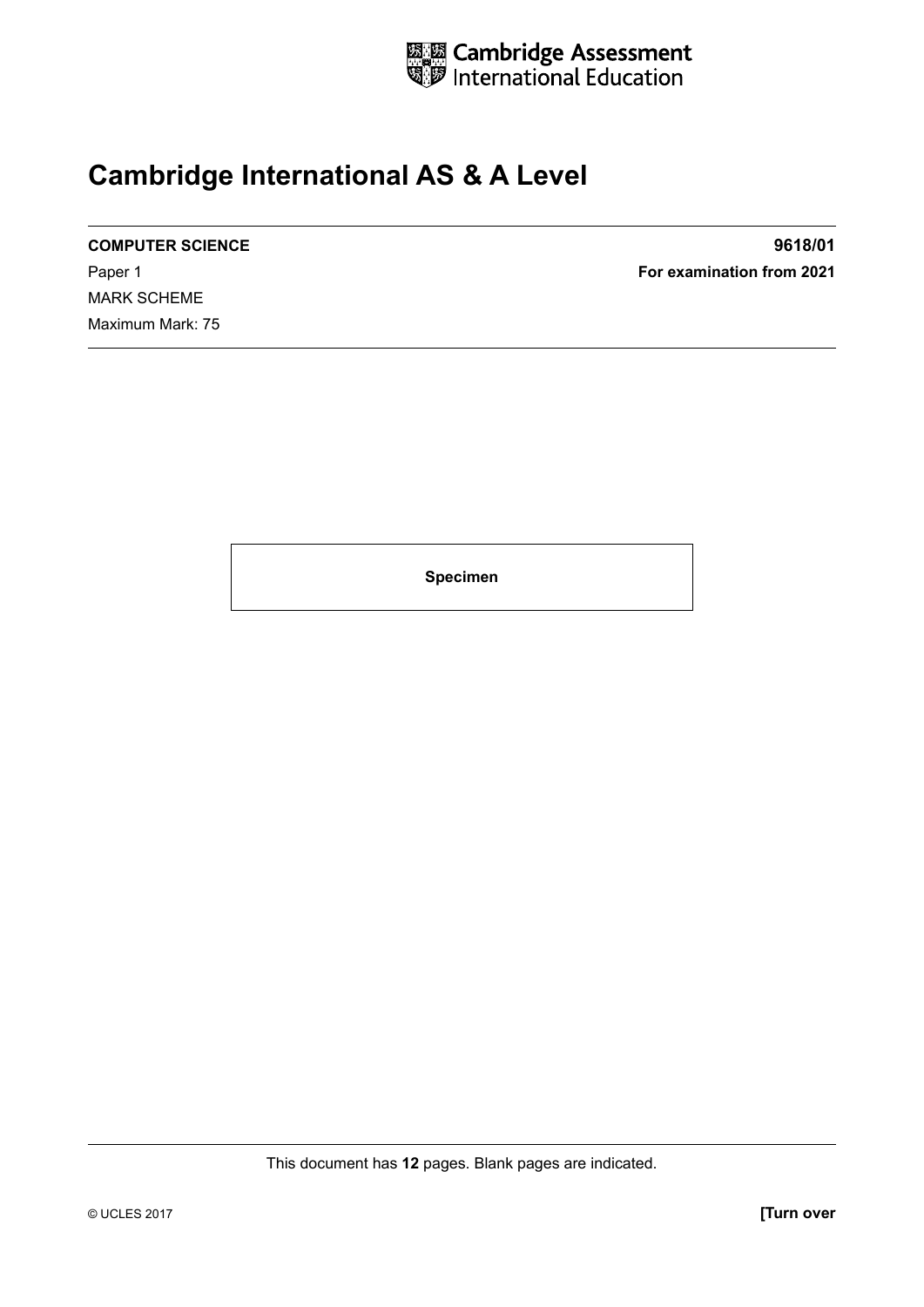| content of the mark scheme or generic level descriptors for<br>⊚ Generic Marking Principles<br>E These general marking principl<br>≌ content of the mark scheme or<br>≈ cripcioc<br>principles. | These general marking principles must be applied by all examiners when marking candidate answers. They should be applied alongside the specific<br>a question. Each question paper and mark scheme will also comply with these marking                          |  |
|-------------------------------------------------------------------------------------------------------------------------------------------------------------------------------------------------|-----------------------------------------------------------------------------------------------------------------------------------------------------------------------------------------------------------------------------------------------------------------|--|
| GENERIC MARKING PRINCIPLE                                                                                                                                                                       | $\div$                                                                                                                                                                                                                                                          |  |
| Marks must be awarded in line with:                                                                                                                                                             |                                                                                                                                                                                                                                                                 |  |
| the standard of response required by a candidate as                                                                                                                                             | the specific skills defined in the mark scheme or in the generic level descriptors for the question<br>exemplified by the standardisation scripts.<br>the specific content of the mark scheme or the generic level descriptors for the question                 |  |
| GENERIC MARKING PRINCIPLE 2:                                                                                                                                                                    |                                                                                                                                                                                                                                                                 |  |
| Marks awarded are always whole marks (not half marks,                                                                                                                                           | or other fractions).                                                                                                                                                                                                                                            |  |
| GENERIC MARKING PRINCIPLE 3:                                                                                                                                                                    |                                                                                                                                                                                                                                                                 |  |
| Marks must be awarded positively:<br>Page 2 of 12                                                                                                                                               |                                                                                                                                                                                                                                                                 |  |
| marks are awarded for correct/valid answers, as defin                                                                                                                                           | ed in the mark scheme. However, credit is given for valid answers which go beyond the<br>scope of the syllabus and mark scheme, referring to your Team Leader as appropriate<br>marks are awarded when candidates clearly demonstrate what they know and can do |  |
| marks are not deducted for omissions<br>marks are not deducted for errors                                                                                                                       | answers should only be judged on the quality of spelling, punctuation and grammar when these features are specifically assessed by the<br>question as indicated by the mark scheme. The meaning, however, should be unambiguous.                                |  |
| GENERIC MARKING PRINCIPLE 4:                                                                                                                                                                    |                                                                                                                                                                                                                                                                 |  |
| Rules must be applied consistently e.g. in situations where<br>descriptors.                                                                                                                     | candidates have not followed instructions or in the application of generic level                                                                                                                                                                                |  |
| GENERIC MARKING PRINCIPLE 5:                                                                                                                                                                    |                                                                                                                                                                                                                                                                 |  |
|                                                                                                                                                                                                 | Marks should be awarded using the full range of marks defined in the mark scheme for the question (however; the use of the full mark range may<br>be limited according to the quality of the candidate responses seen).                                         |  |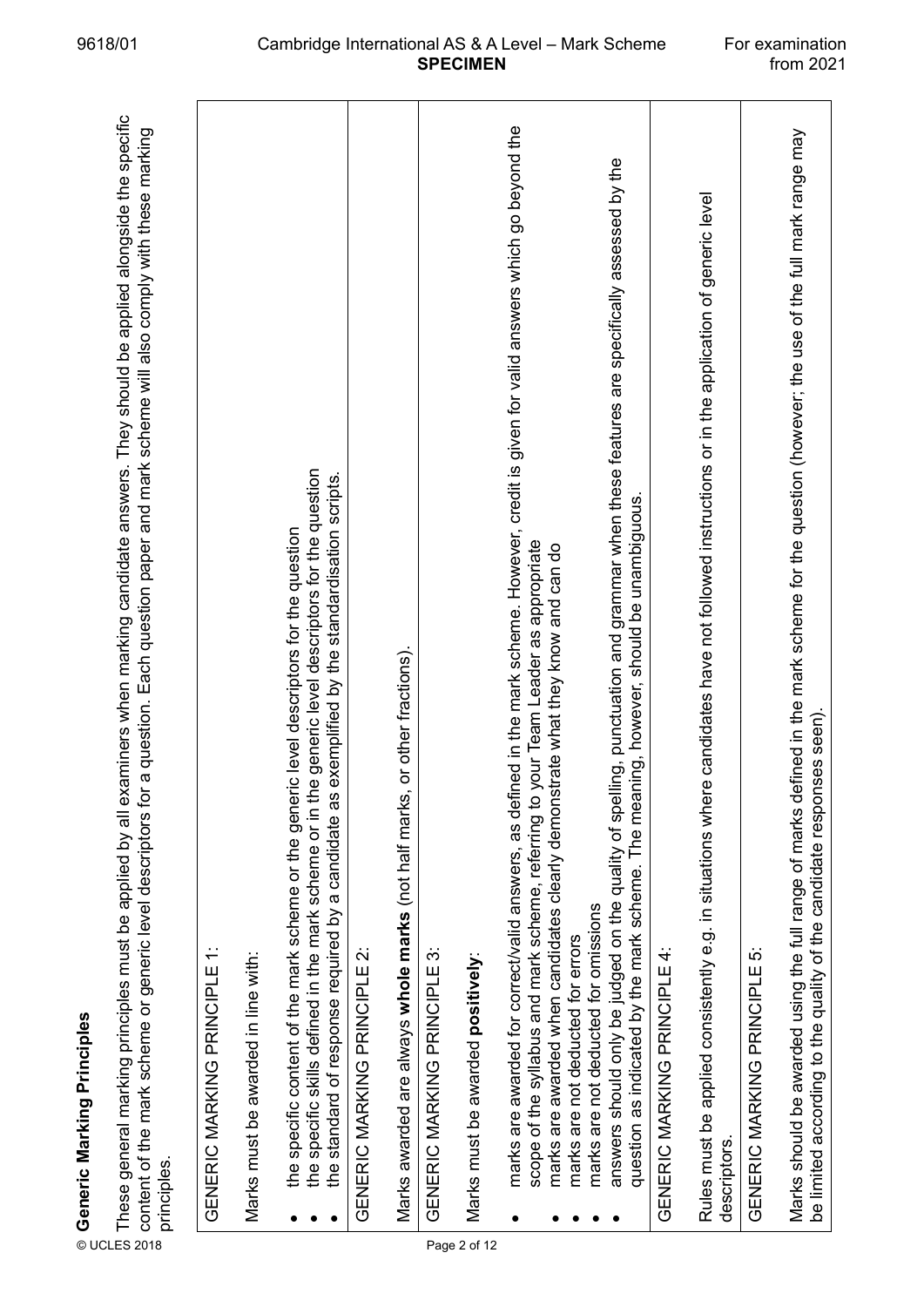© UCENERIC MARKING PRINCIPLE 6:<br>*In Marks awarded are based solely on the requirement*s as *defined in the rnark scheme. Marks should not be awarded with grade thresholds or grade*<br>a descriptors in mind.<br>a descriptors in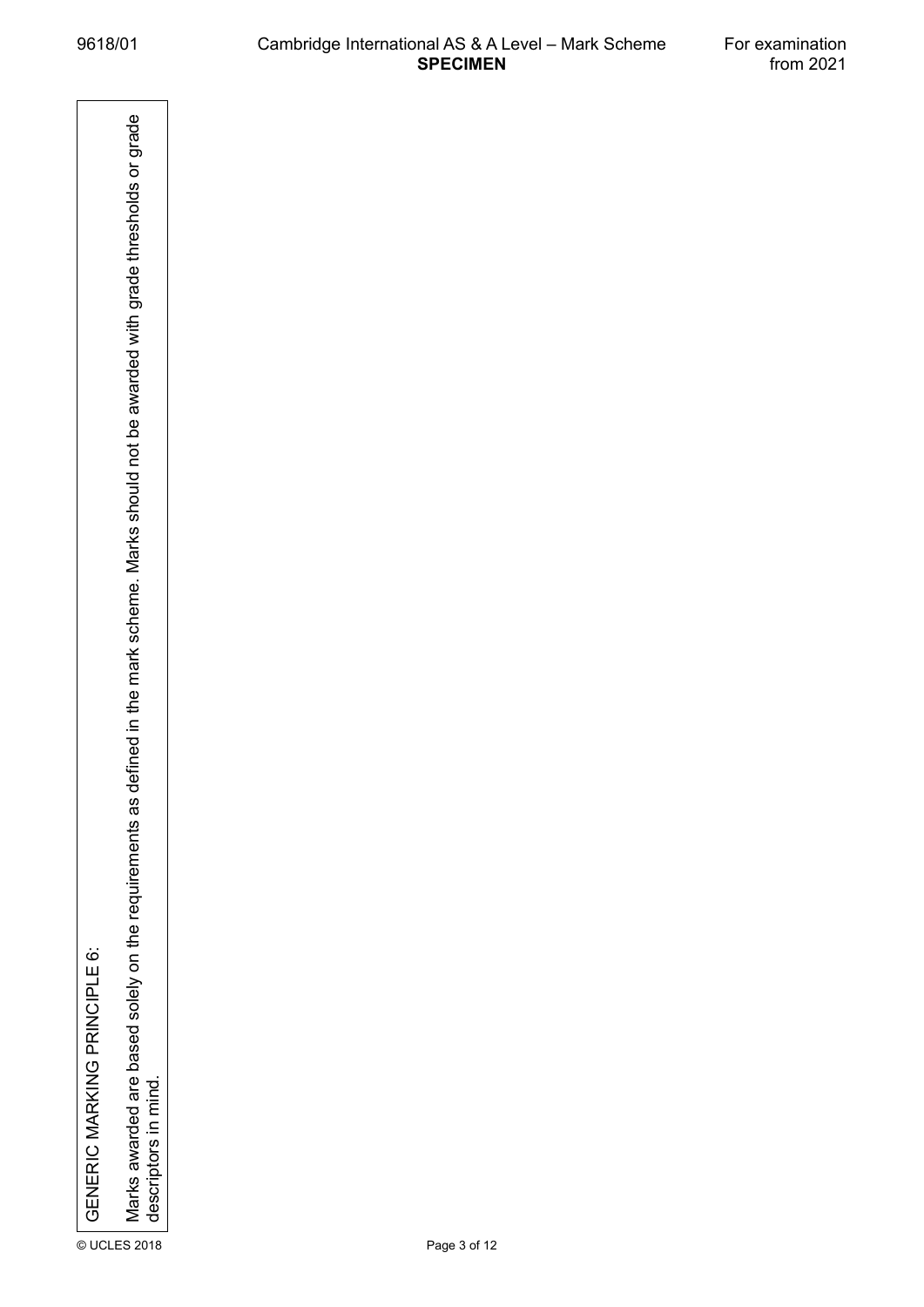| Guidance |                                                                                                                                              | The answer can be given as the<br>calculation                 |                                                         |          |             |          |                               |                                                                    |
|----------|----------------------------------------------------------------------------------------------------------------------------------------------|---------------------------------------------------------------|---------------------------------------------------------|----------|-------------|----------|-------------------------------|--------------------------------------------------------------------|
| Marks    |                                                                                                                                              |                                                               | 2                                                       |          |             |          | ິ                             |                                                                    |
| Answer   | kibibyte has a binary prefix while kilobyte has a denary prefix<br>1000 bytes<br>kibibyte is 1024 bytes while kilobyte is<br>mark per bullet | 1 048 576 // 1024 * 1024 // 2 <sup>10</sup> * 2 <sup>10</sup> | carries)<br>1 mark for answer, 1 mark for working (e.g. | 10011010 | $+11110111$ | 10010001 | 1 mark per bullet<br>overflow | e current number of bits<br>the answer cannot be represented in th |
| Question | $\overline{\mathbf{1}}$ (a)                                                                                                                  | $\overline{1(0)}$                                             | 1(c)(i)                                                 |          |             |          | 1(c)(ii)                      |                                                                    |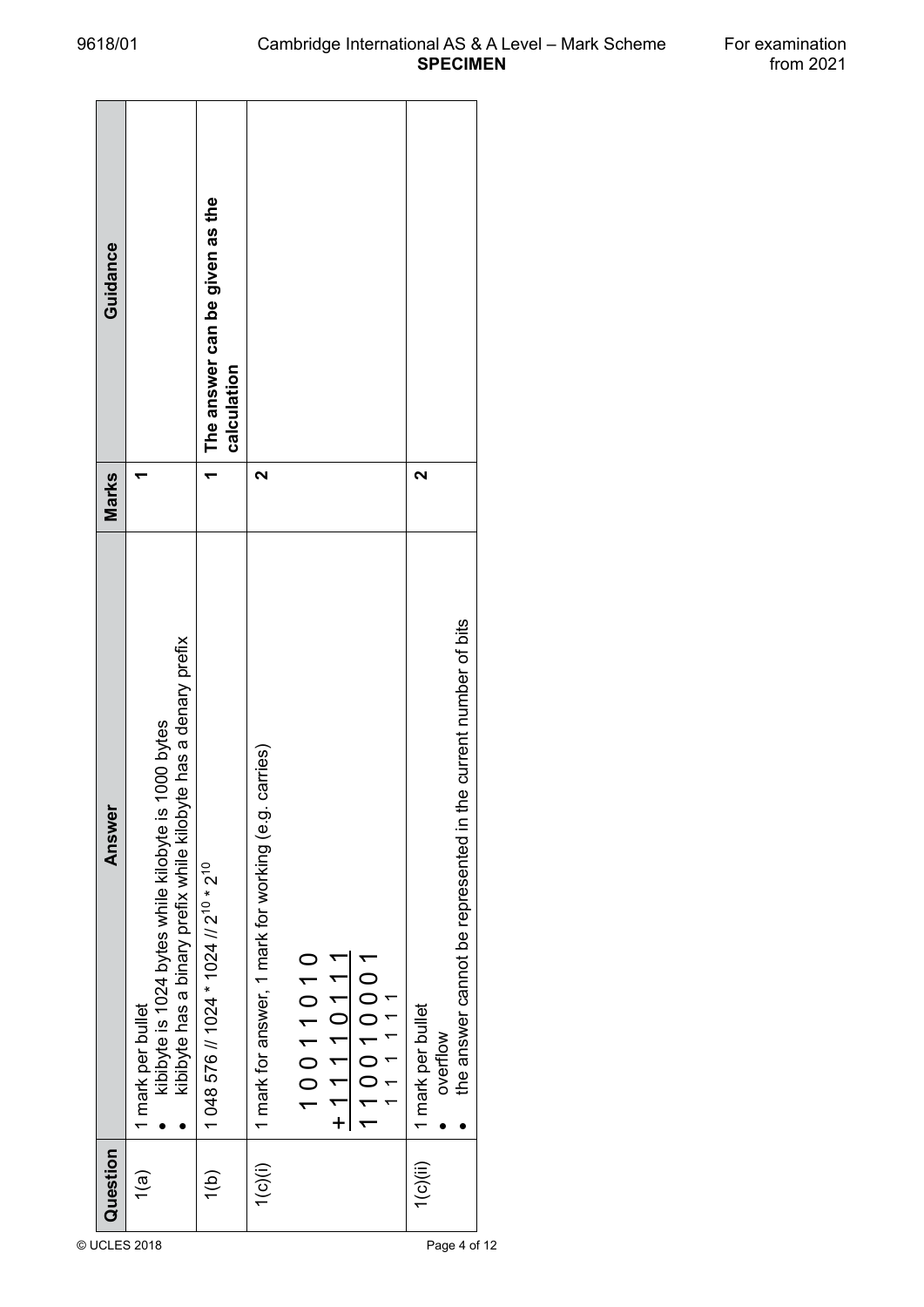| Guidance |                                                                                                                                                                            |                                                                                            | Guidance | 12F3:2356:AB12:2015:: where :: designates<br>Allow valid examples such as<br>0 for remaining spaces                                                                  |
|----------|----------------------------------------------------------------------------------------------------------------------------------------------------------------------------|--------------------------------------------------------------------------------------------|----------|----------------------------------------------------------------------------------------------------------------------------------------------------------------------|
| Marks    | 2                                                                                                                                                                          |                                                                                            | Marks    | 4                                                                                                                                                                    |
| Answer   | borrowing/conversion to two's<br>1 mark for answer, 1 mark for working (e.g.<br>$+ 11001110$<br>$\frac{01100111}{-00110010}$<br>0110011<br>Two's complement<br>complement) | $\frac{(1)00110101}{(1010101)}$<br>$-0011001$<br>00110101<br>0444011<br>01010<br>Borrowing | Answer   | Valid example e.g. 12F3:2356:AB12:2015:0000:0000:1234:5123<br>Each number is 4 hexadecimal digits<br>Separated by colons:<br>A set of 8 numbers<br>1 mark per bullet |
| Question | 1(d)                                                                                                                                                                       |                                                                                            | Question | 2(a)                                                                                                                                                                 |
|          | © UCLES 2018                                                                                                                                                               | Page 5 of 12                                                                               |          |                                                                                                                                                                      |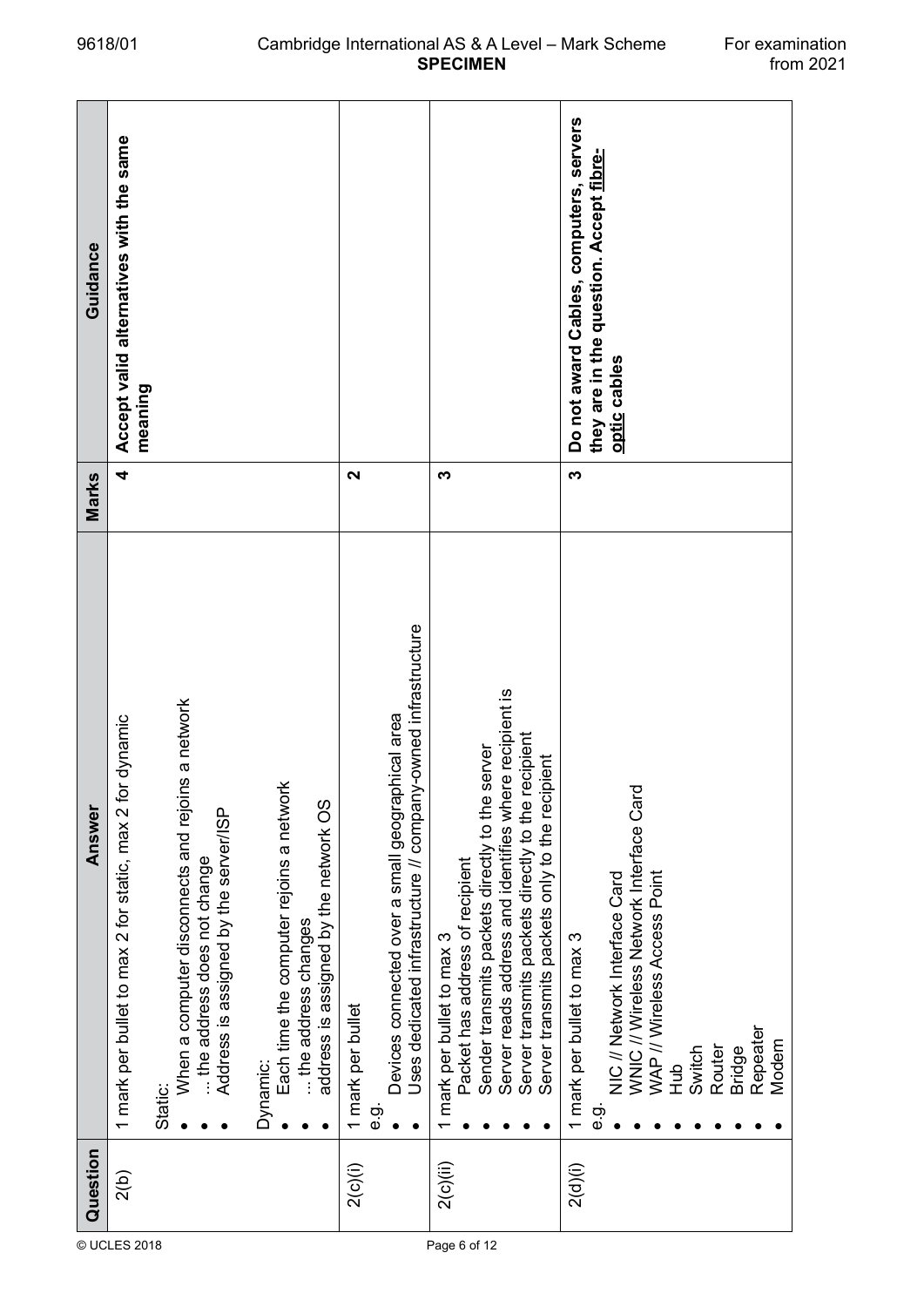| Question |                                                                                                                                  |                                                                                              | Answer                                                                                                                                                                                                                                                |                             | Marks | Guidance                                                                                                                 |
|----------|----------------------------------------------------------------------------------------------------------------------------------|----------------------------------------------------------------------------------------------|-------------------------------------------------------------------------------------------------------------------------------------------------------------------------------------------------------------------------------------------------------|-----------------------------|-------|--------------------------------------------------------------------------------------------------------------------------|
| 2(d)(ii) | before retransmitting<br>1 mark per bullet to max 3                                                                              | Workstations 'listen' to the communication channel                                           | If no data is being transmitted, the computer can send its data<br>Collision caused when 2 devices transmit at the same time<br>If a collision occurs, each workstation waits a random time<br>Each time a collision occurs, random time is increased |                             | S     |                                                                                                                          |
| Question |                                                                                                                                  |                                                                                              | Answer                                                                                                                                                                                                                                                |                             | Marks | Guidance                                                                                                                 |
| 3(a)(i)  | 3 suitable names<br>1 mark per bullet<br>Holiday<br>င်္ဘ                                                                         | 1 Customer can have many Bookings<br>1 Holiday can have many Bookings<br>Booking<br>Customer |                                                                                                                                                                                                                                                       |                             | S     | 0 marks for a many-to-many relationship<br>Accept any recognised method of<br>between Customer and Holiday.<br>1-to-many |
|          |                                                                                                                                  |                                                                                              |                                                                                                                                                                                                                                                       |                             |       |                                                                                                                          |
| 3(a)(ii) | 1 mark for two FKs in booking that match the<br>1 mark for None in Customer and Holiday<br>1 mark for 3 appropriate Primary Keys |                                                                                              |                                                                                                                                                                                                                                                       | PKs in Customer and Holiday | S     | Allow FT in names and structure                                                                                          |
|          | Table Name                                                                                                                       | Primary Key                                                                                  | Foreign Key                                                                                                                                                                                                                                           |                             |       |                                                                                                                          |
|          | Customer                                                                                                                         | CustomerID                                                                                   | None                                                                                                                                                                                                                                                  |                             |       |                                                                                                                          |
|          | Booking                                                                                                                          | BookingID                                                                                    | CustomerID                                                                                                                                                                                                                                            |                             |       |                                                                                                                          |
|          |                                                                                                                                  |                                                                                              | HolidayID                                                                                                                                                                                                                                             |                             |       |                                                                                                                          |
|          | Holiday                                                                                                                          | HolidayID                                                                                    | None                                                                                                                                                                                                                                                  |                             |       |                                                                                                                          |
|          |                                                                                                                                  |                                                                                              |                                                                                                                                                                                                                                                       |                             |       |                                                                                                                          |

## 9618/01 Cambridge International AS & A Level – Mark Scheme For examination<br>1021 from 2021 **SPECIMEN**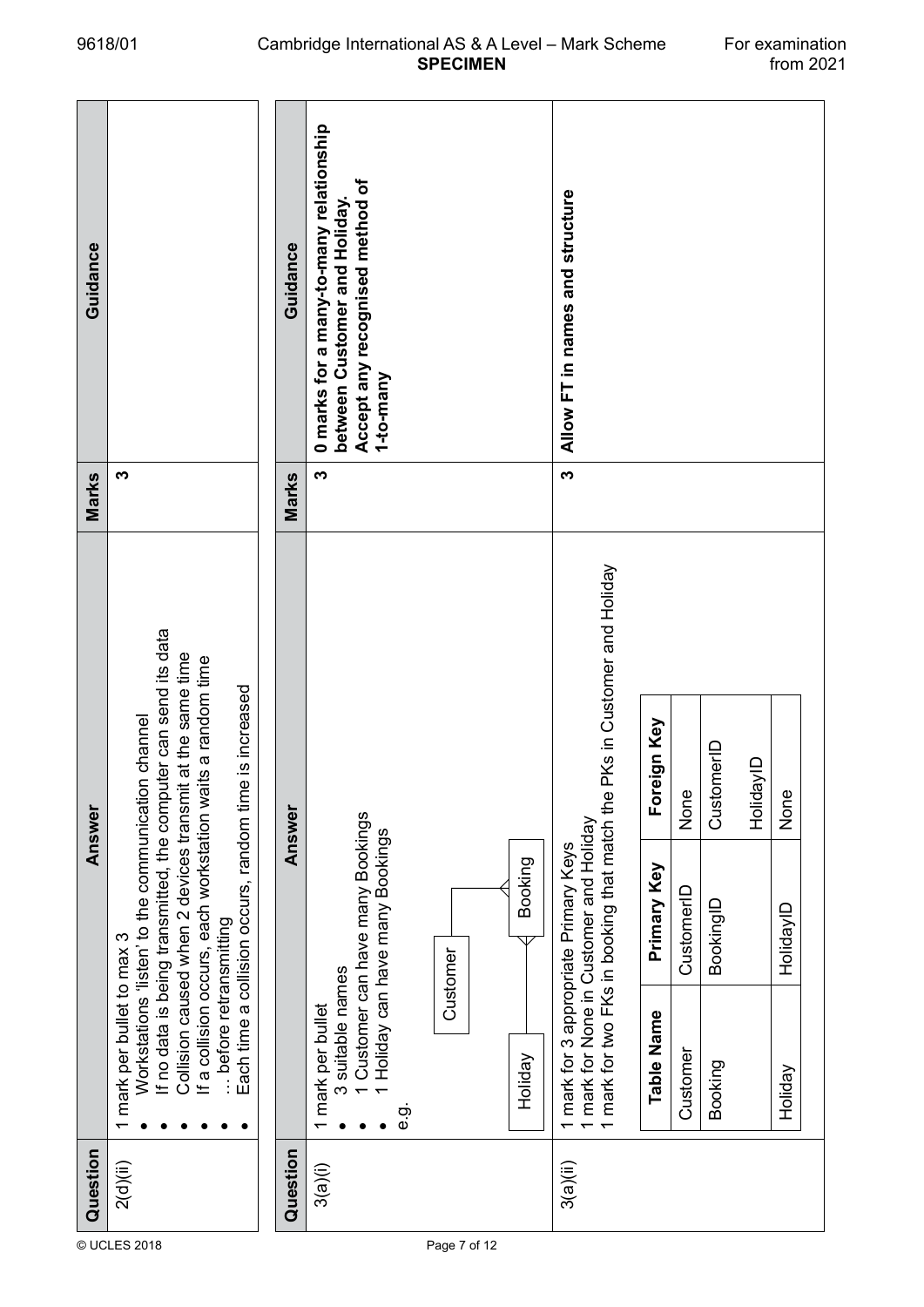| Guidance |                                                                                                                                                               |                                                                                                                                                                                                                                                                                                                                                                                      |                                                                                                                                                                                                                                                                                           | Guidance | Allow alternative terms that have the<br>same meaning                                                                                                                                                                                                                                                                                                                            |
|----------|---------------------------------------------------------------------------------------------------------------------------------------------------------------|--------------------------------------------------------------------------------------------------------------------------------------------------------------------------------------------------------------------------------------------------------------------------------------------------------------------------------------------------------------------------------------|-------------------------------------------------------------------------------------------------------------------------------------------------------------------------------------------------------------------------------------------------------------------------------------------|----------|----------------------------------------------------------------------------------------------------------------------------------------------------------------------------------------------------------------------------------------------------------------------------------------------------------------------------------------------------------------------------------|
| Marks    | 2                                                                                                                                                             | 4                                                                                                                                                                                                                                                                                                                                                                                    | ∾                                                                                                                                                                                                                                                                                         | Marks    | 4                                                                                                                                                                                                                                                                                                                                                                                |
| Answer   | All fields in each table are fully dependant on the PKs for each table<br>No many-to-many relationships // only two 1-many relationships<br>1 mark per bullet | STAFF.SecondName<br>$= 122/05/2020$<br>WHERE SCHEDULE.WorkDate = '22/5/2020'<br>STAFF.StaffID;<br>Joining tables (inner join, or AND statement)<br>Selecting First name and Second name<br>WHERE SCHEDULE.WorkDate<br>SELECT STAFF. FirstName,<br>$\parallel$<br>From staff (and schedule)<br>AND SCHEDULE.StaffID<br><b>SCHEDULE</b><br>1 mark per bullet<br>FROM STAFF,<br>ن<br>نه | TRUE;<br>$\sf II$<br>Where WorkDate = 26/5/2020 and Morning = TRUE<br>Morning<br><b>AND</b><br>Selecting and using count on a field<br>126/05/2020<br>From the table schedule<br>SELECT COUNT (StaffID)<br>$\vert\vert$<br>WHERE WorkDate<br>FROM SCHEDULE<br>1 mark per bullet<br>ن<br>ف | Answer   | maintain a constant temperature in the ovens. It uses a temperature sensor<br>The factory uses a monitoring system to record data such as the number of<br>nalysed and used as feedback<br>it is a control system. One example of this system used in the factory is to<br>When the data collected from sensors are a<br>cakes being produced each hour.<br>1 mark for each term |
| Question | 3(a)(iii)                                                                                                                                                     | 3(b)(i)                                                                                                                                                                                                                                                                                                                                                                              | 3(b)(ii)                                                                                                                                                                                                                                                                                  | Question | 4(a)                                                                                                                                                                                                                                                                                                                                                                             |
|          | © UCLES 2018                                                                                                                                                  |                                                                                                                                                                                                                                                                                                                                                                                      | Page 8 of 12                                                                                                                                                                                                                                                                              |          |                                                                                                                                                                                                                                                                                                                                                                                  |

to measure the values.

to measure the values.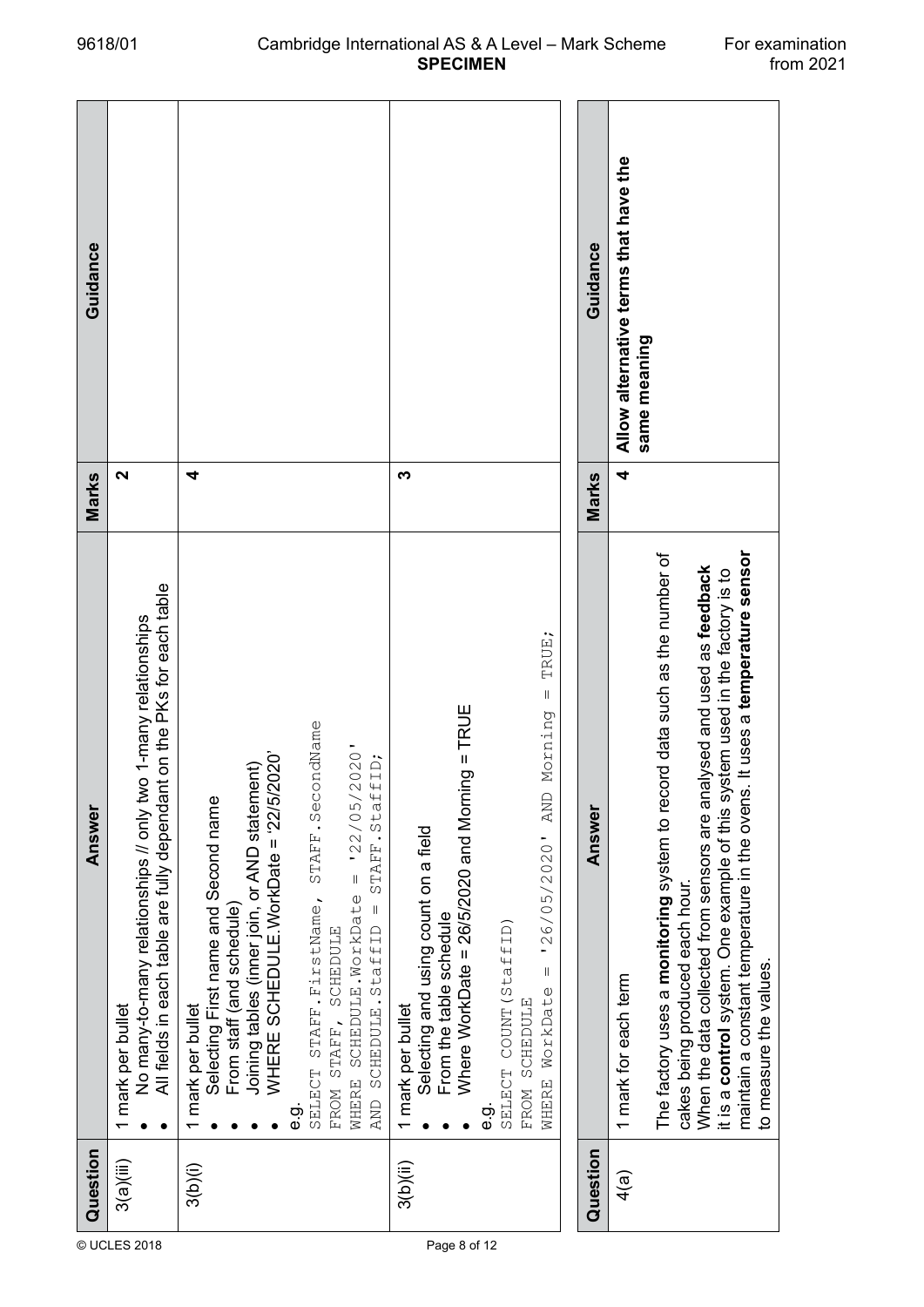| When the infra-red/pressure sensor detects the tin is in the correct place<br>A message is sent to the microprocessor which<br>1 mark per bullet to max 5                                                                                                                                                |
|----------------------------------------------------------------------------------------------------------------------------------------------------------------------------------------------------------------------------------------------------------------------------------------------------------|
| A pressure sensor continuously records the weight of the cake mixture in<br>and sends a signal to another actuator to release the cake mixture<br>and sends the readings to the microprocessor<br>sends a signal to an actuator to stop<br>the tin                                                       |
| When the weight of the cake mixture in the tin matches the desired<br>The microprocessor compares the readings with a pre-set value<br>the microprocessor sends a signal to<br>mixture<br>weight                                                                                                         |
| and sends a signal to another actuator to move the conveyer belt                                                                                                                                                                                                                                         |
| can change what the machines are supposed to do<br>Can access the commands for the machines<br>Can access private/confidential data<br>can stop the machines working<br>can lose the company money<br>company can lose money<br>can sell the recipes<br>1 mark per bullet to max 4<br>တ်<br>စ            |
| example of strong password requirements<br>more challenging to guess/work out/break<br>blocks signals that do not meet required<br>Additional/other authentication required<br>Install and run Firewall<br>1 mark per bullet to max 4<br>- keep up-to-date<br>Strong passwords<br>e.g. biometric<br>င်္ဘ |

## 9618/01 Cambridge International AS & A Level – Mark Scheme For examination<br>1021 from 2021 **SPECIMEN**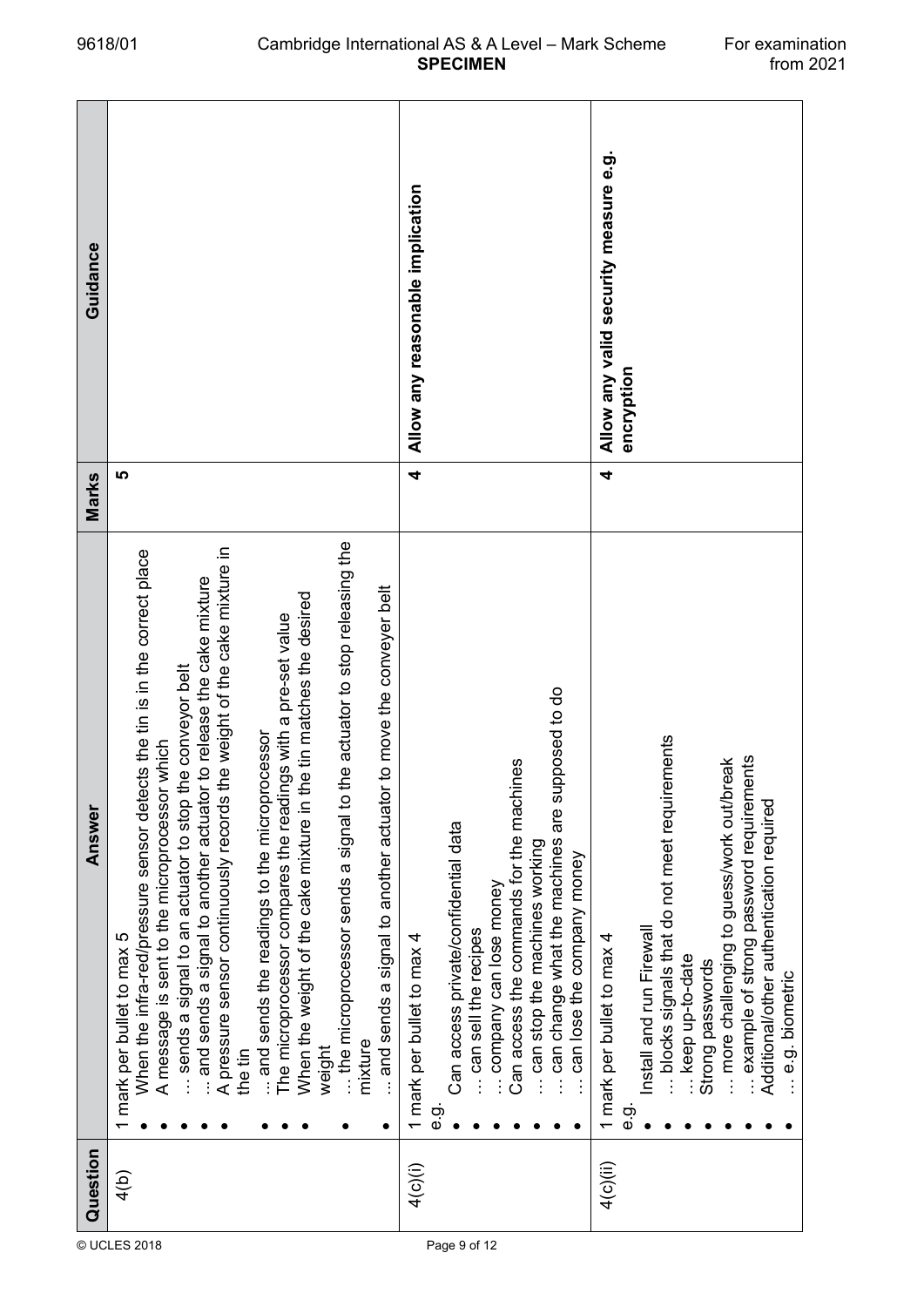| Question                | Answer                                                                                                                                                                                                                                                                                                                                                                                                                                                                        | Marks                | Guidance                                  |
|-------------------------|-------------------------------------------------------------------------------------------------------------------------------------------------------------------------------------------------------------------------------------------------------------------------------------------------------------------------------------------------------------------------------------------------------------------------------------------------------------------------------|----------------------|-------------------------------------------|
| 4(d)(i)<br>© UCLES 2018 | $\circ$<br>$\overline{a}$<br>$\overline{a}$<br>$\frac{1}{\sqrt{2}}$<br>$\overline{\phantom{0}}$<br>$\circ$                                                                                                                                                                                                                                                                                                                                                                    |                      |                                           |
| 4(d)(ii)                | 1 mark for opcode, 1 mark for operand<br>AND #0                                                                                                                                                                                                                                                                                                                                                                                                                               | ี่                   |                                           |
| 4(d)(iii)               | 0<br>$\subset$<br>$\circ$<br>$\circ$<br>٣<br>$\circ$<br>$\circ$                                                                                                                                                                                                                                                                                                                                                                                                               |                      |                                           |
| 4(d)(iv)                | Division by 2                                                                                                                                                                                                                                                                                                                                                                                                                                                                 |                      |                                           |
| 4(e)<br>Page 10 of 12   | when an action slows the system down, it can prevent this happening<br>when an action increases the speed of the system, it can repeat this<br>they can learn to predict what might happen and raise an alert<br>lem occurring again<br>Machines can learn from past problems/mistakes<br>Machines can learn how to work more efficiently<br>they can adapt to stop the same probl<br>when necessary to improve the efficiency<br>1 mark per bullet to max 3<br>again<br>င်္ဘ | to the scenario<br>ო | Any appropriate implication of AI related |

**SPECIMEN**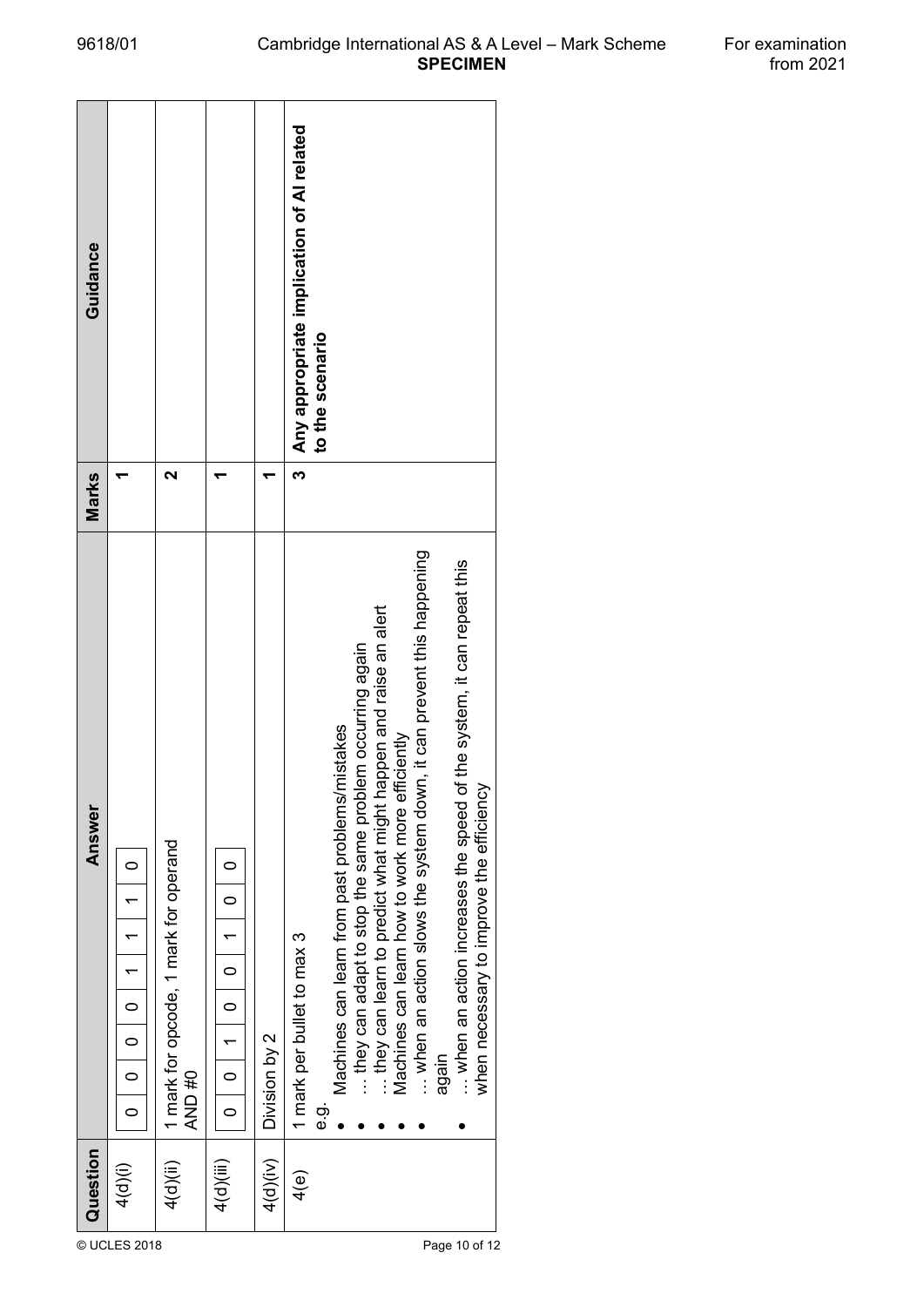